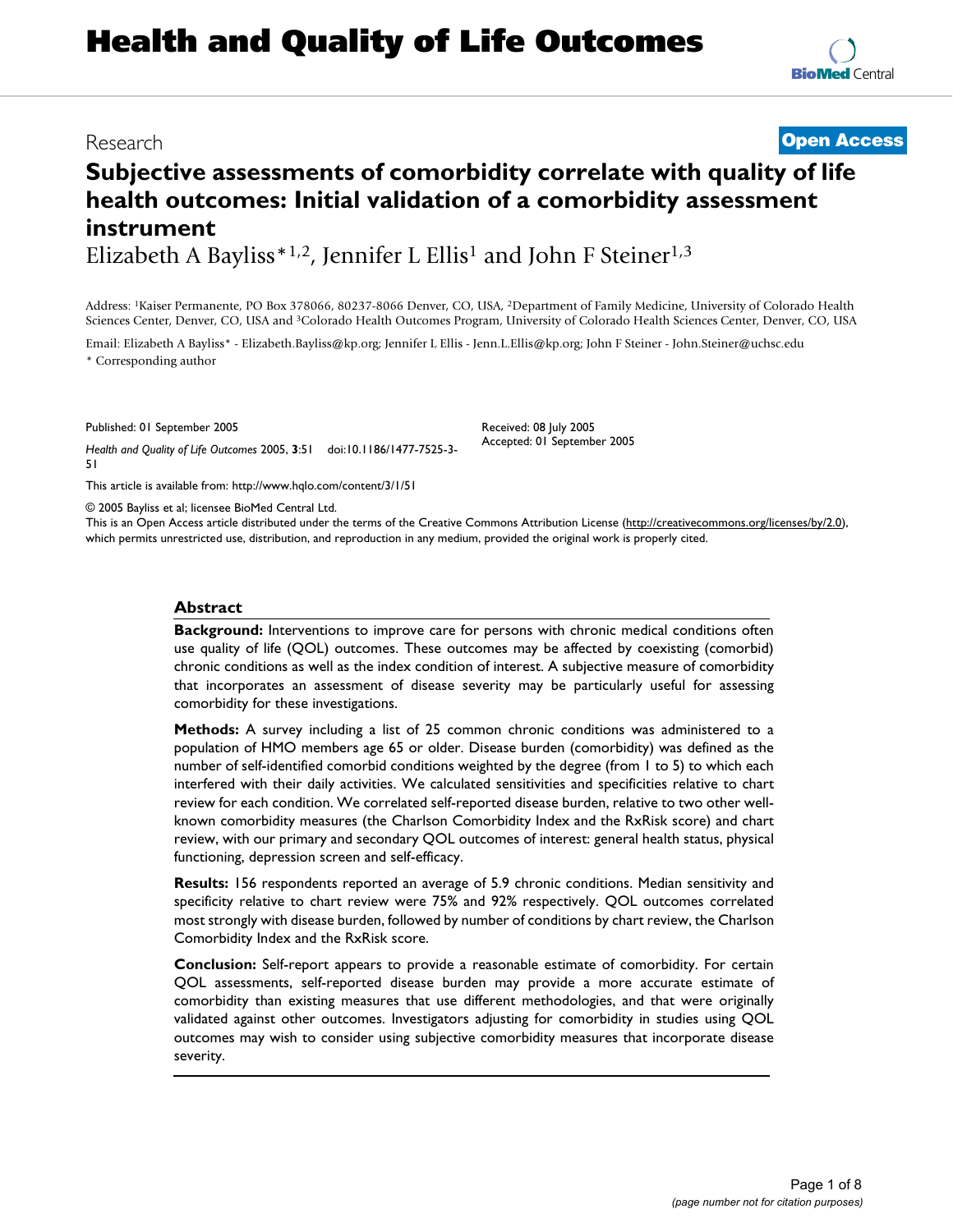## **Background**

The goal of caring for persons with chronic medical conditions is frequently to maximize quality of life (QOL) rather than to 'cure' illness. Therefore interventions to improve processes of care for this population often assess QOL outcomes such as physical functioning, overall health status, and emotional well being. These outcomes are, by definition, subjective. The values assigned to these outcomes are most meaningful to the patients themselves. However, these subjective outcomes have been shown to correlate with mortality, health care utilization, job loss, and many other more 'quantifiable' outcomes [1-3].

The outcomes of a chronic condition may be affected by coexisting (comorbid) chronic conditions as well as the index condition of interest and analyses must adjust for this effect of comorbidity. Multiple instruments have been developed and validated to quantify comorbidity for purposes of statistical adjustment and clinical decision making. The majority of these use medical record review or administrative data as sources of information; observation during clinical encounters and self report have also been used for this purpose. These instruments have primarily been validated against 'objective' health outcomes such as mortality, length of stay, and cost of care [4-13]. We are aware of two such instruments that have been validated against QOL outcomes [5,14]. In addition, many of these instruments were designed for use in hospitalized patients or populations characterized by specific illnesses.

Self-reported information about comorbidity and the burden it imposes can provide information about the concurrent impact of multiple disease states on QOL outcomes. Self-reported comorbidity information is also efficient in studies in which other information, such as QOL outcomes, is collected by survey. Instruments designed to assess comorbidity by self-report have reported significant correlations between comorbidity score and utilization, QOL, mortality and hospitalization [15-20].

It is important to incorporate assessment of disease severity into comorbidity measurement [6]. Some self-report instruments incorporate various weighting systems for this purpose and two of these have been validated in hospitalized populations [15,18]. We have developed a selfreport instrument that incorporates disease severity by quantifying the respondent's subjective 'disease burden' which we define as the number of self-identified comorbid conditions weighted by the degree to which each condition limits daily activity. We hypothesized that a subjective measure of comorbidity such as this may be more strongly correlated with QOL outcomes than measures of comorbidity previously validated against other, more objective, health outcomes.

Our goals in this investigation were to validate this newlydeveloped instrument against a presumed 'gold standard' of chart review, and to conduct an initial comparison of this instrument with other well known measures of comorbidity (chart review of number of conditions, the Charlson Comorbidity Index and the RxRisk score) by correlating these measures with selected QOL outcomes.

# **Methods**

### *Study setting and sample selection*

The study setting was a Health Maintenance Organization (HMO) in the United States that provides primary, specialty and hospital care for persons of all ages. Due to the use of an electronic medical record, both primary and specialty providers can enter diagnoses and assessments into a single patient record. Participants were selected from a stratified random sample of HMO members age 65 or older with 0 (8%), 1 (10%), 2 (12%), or 3 or more (69%) chronic medical conditions. We sampled this age group based on the high prevalence of comorbid conditions in older adults [21]. The stratification was performed with a modified version of the RxRisk comorbidity assessment instrument that uses administrative pharmacy data to determine an estimated disease count [4]. As one of the goals of our investigation was to assess issues of importance to persons with multiple comorbidities, we oversampled members with a greater number of chronic conditions. Due to the pilot nature of the study, we used consecutive random sampling in increments of single mailings until we had sufficient sample size to evaluate the instrument. We calculated that we would need a sample size of 139 for an expected proportion (sensitivity and specificity) of 0.90 to have a 95% confidence interval with a total width of 0.10.

#### *Instrument development*

We searched the literature to determine the health conditions most frequently assessed in measuring comorbidity [4,5,7,17,22-26]. From this we assembled a list of 25 common chronic conditions and coupled it with a scale that asked respondents to report for each condition a) whether they had the condition, and b) if so whether it interfered with their daily activities "not at all' (a weight of 1) to "a lot" (a weight of 5). These responses then provided a measure of 'disease burden' (comorbidity) that resulted from weighting each reported condition by the degree of limitation. These conditions are listed in Table [2.](#page-2-0) Depression is absent from the list of morbidities as it was assessed as a separate outcome measure. As there is a known correlation between comorbidity and physical dimensions of QOL, we chose overall health status and physical functioning as our primary outcomes of interest [14]. We also investigated depression and self-efficacy as secondary outcomes important in caring for persons with multiple morbidities.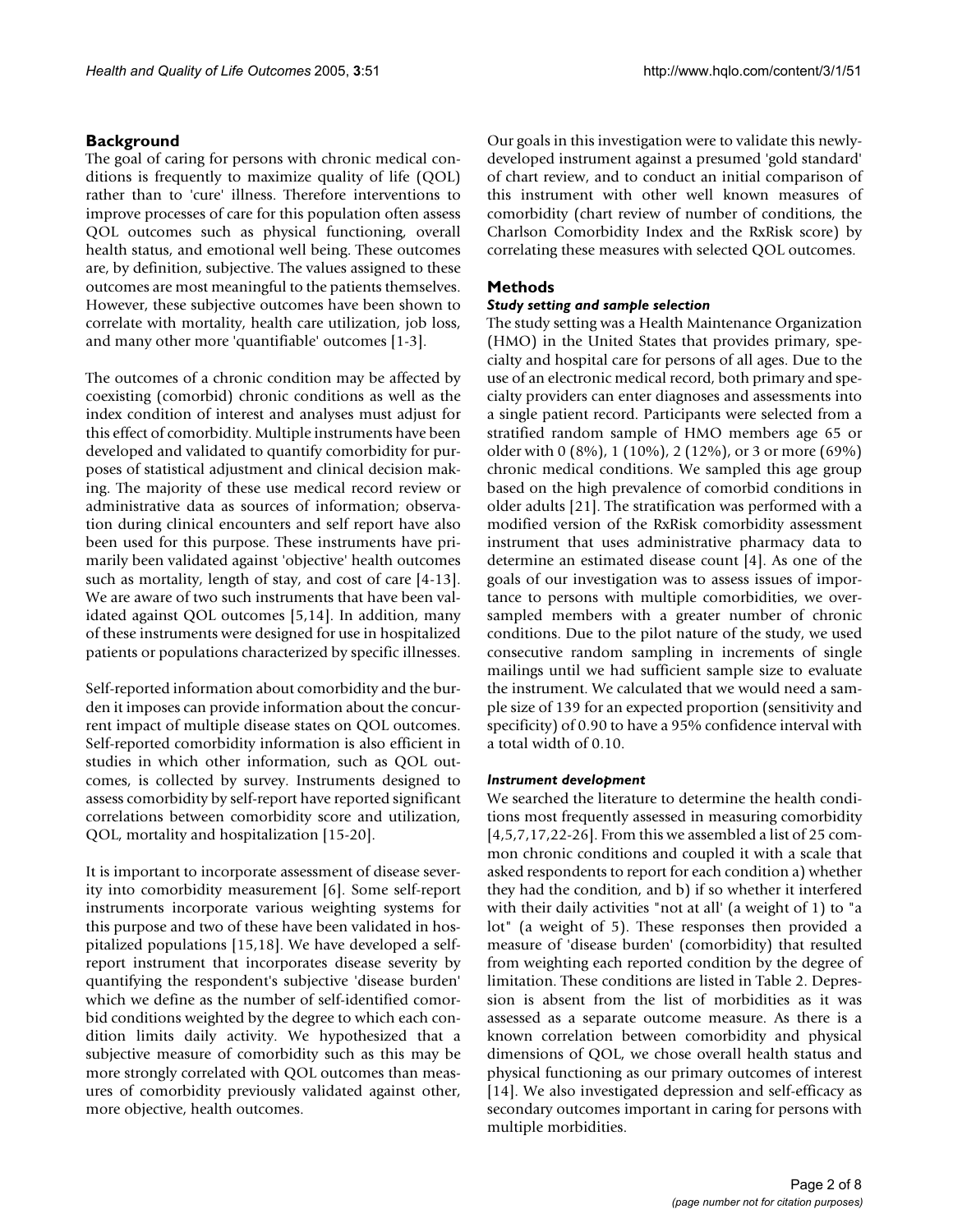|                                                       | <b>Prevalence</b>                                |                         |                                 |                              |                              |  |
|-------------------------------------------------------|--------------------------------------------------|-------------------------|---------------------------------|------------------------------|------------------------------|--|
| <b>Medical condition</b> <sup>2</sup>                 | <b>Mean Self-Report</b><br><b>Disease Burden</b> | Self-Report n<br>$(\%)$ | <b>Chart Review n</b><br>$(\%)$ | <b>Sensitivity</b><br>$(\%)$ | <b>Specificity</b><br>$(\%)$ |  |
| Angina/coronary artery disease                        | 2.2                                              | 19(12)                  | 39 (25)                         | 41                           | 97                           |  |
| Asthma                                                | 2.7                                              | 20(13)                  | 12(8)                           | 100                          | 94                           |  |
| Back pain                                             | 3.0                                              | 61(39)                  | 37(24)                          | 92                           | 77                           |  |
| Bronchitis, chronic/COPD                              | 3.1                                              | 20(13)                  | 20(13)                          | 70                           | 96                           |  |
| Cancer (within the past 5 yrs)                        | 1.7                                              | 11(7)                   | 20(13)                          | 55                           | 100                          |  |
| Cholesterol, elevated                                 | 1.6                                              | 81(52)                  | 78 (50)                         | 89                           | 85                           |  |
| Colon problem (e.g., diverticulitis, irritable bowel) | 2.8                                              | 21(14)                  | 12(8)                           | 75                           | 92                           |  |
| Congestive heart failure                              | 2.5                                              | 23(15)                  | 23(15)                          | 74                           | 96                           |  |
| <b>Diabetes</b>                                       | 2.2                                              | 31(20)                  | 32(21)                          | 88                           | 98                           |  |
| Hard of hearing                                       | 2.6                                              | 75 (48)                 | 32(21)                          | 81                           | 61                           |  |
| Hypertension                                          | 1.8                                              | 95(61)                  | 103(66)                         | 84                           | 83                           |  |
| Kidney disease                                        | 2.0                                              | 6(4)                    | 17(11)                          | 35                           | 100                          |  |
| Nerve condition                                       | 3.4                                              | 9(6)                    | 15(10)                          | 47                           | 99                           |  |
| Osteoarthritis                                        | 2.8                                              | 72 (46)                 | 69 (44)                         | 73                           | 75                           |  |
| Osteoporosis                                          | 2.1                                              | 30(19)                  | 22(14)                          | 86                           | 92                           |  |
| Overweight                                            | 2.4                                              | 70 (45)                 | 28(18)                          | 96                           | 66                           |  |
| Poor circulation (e.g., peripheral vascular disease)  | 3.0                                              | 44 (28)                 | 14(9)                           | 93                           | 78                           |  |
| Rheumatic disease, other                              | 3.2                                              | 5(3)                    | 4(3)                            | 75                           | 99                           |  |
| Rheumatoid arthritis                                  | 3.2                                              | 25(16)                  | 4(3)                            | 75                           | 86                           |  |
| Stomach problem (e.g., gastritis, peptic disease)     | 2.3                                              | 46 (30)                 | 40 (26)                         | 75                           | 86                           |  |
| Stroke                                                | 2.4                                              | 16(10)                  | 20(13)                          | 60                           | 97                           |  |
| Thyroid disorder                                      | 1.5                                              | 39(25)                  | 41(26)                          | 90                           | 98                           |  |
| Vision problem                                        | 2.3                                              | 98 (63)                 | 109(70)                         | 78                           | 72                           |  |

#### <span id="page-2-0"></span>**Table 2: Sensitivity and Specificity of Self-Report Relative to Chart Review (N = 1511)**

 $1$  Total N = 156, 151 participants reported 1 or more conditions.

<sup>2</sup> For most conditions, an example or two were provided to illustrate the diagnostic category. For example, 'other rheumatic disease" was presented as "rheumatic disease such as fibromyalgia or lupus"; and "nerve condition" was presented as "nerve condition such as Parkinson's disease or multiple sclerosis."

#### *Survey administration*

We pre-tested the instrument for clarity and ease of completion with volunteers who were age 65 or older and had more than one chronic medical condition. Pre-testing was conducted in one-on-one interviews in which the volunteer completed the survey and then provided detailed feedback to the interviewer on the content and comprehension of the measure. Any recommended changes were incorporated into the subsequent version of the instrument. It was then mailed to respondents as a component of another pilot survey that assessed potential barriers to the medical self-care process. The complete questionnaire included validated questions that assessed physical functioning and general health status, a depression screen, and an adapted and concurrently validated assessment of general self-efficacy. We used the physical functioning measure and the general health status single question from the Short-Form 36®, the depression screen from the Behavioral Risk Factor Surveillance System, and a concurrently validated adaptation of the general self-efficacy scale (our coefficient alpha =  $0.76$  [1,27-29]. We used these assessments as our primary and secondary QOL outcomes of interest for the current investigation. The investigation was approved by the Institutional Review Board of the participating HMO and informed consent was obtained from all participants.

#### *Comparison with chart review*

We compared each participant's responses with diagnoses listed in their electronic medical record. We reviewed assessments from all outpatient encounters over the two years preceding the survey and accepted at least two chartdocumented assessments of a chronic condition as an active diagnosis. Requiring two rather than one chart diagnosis may reduce the sensitivity of self-report [30]. However, we based our decision on the assumption that a recurrence of a chronic diagnosis would reasonably have been communicated to the patient, and therefore he or she might be expected to list that diagnosis in their response to our survey. Either two recorded outpatient diagnoses or one inpatient diagnosis have been suggested as a reasonable standard for a confirmed diagnosis [31]. In our chart review, we also counted previously documented chronic conditions that were likely to persist (e.g.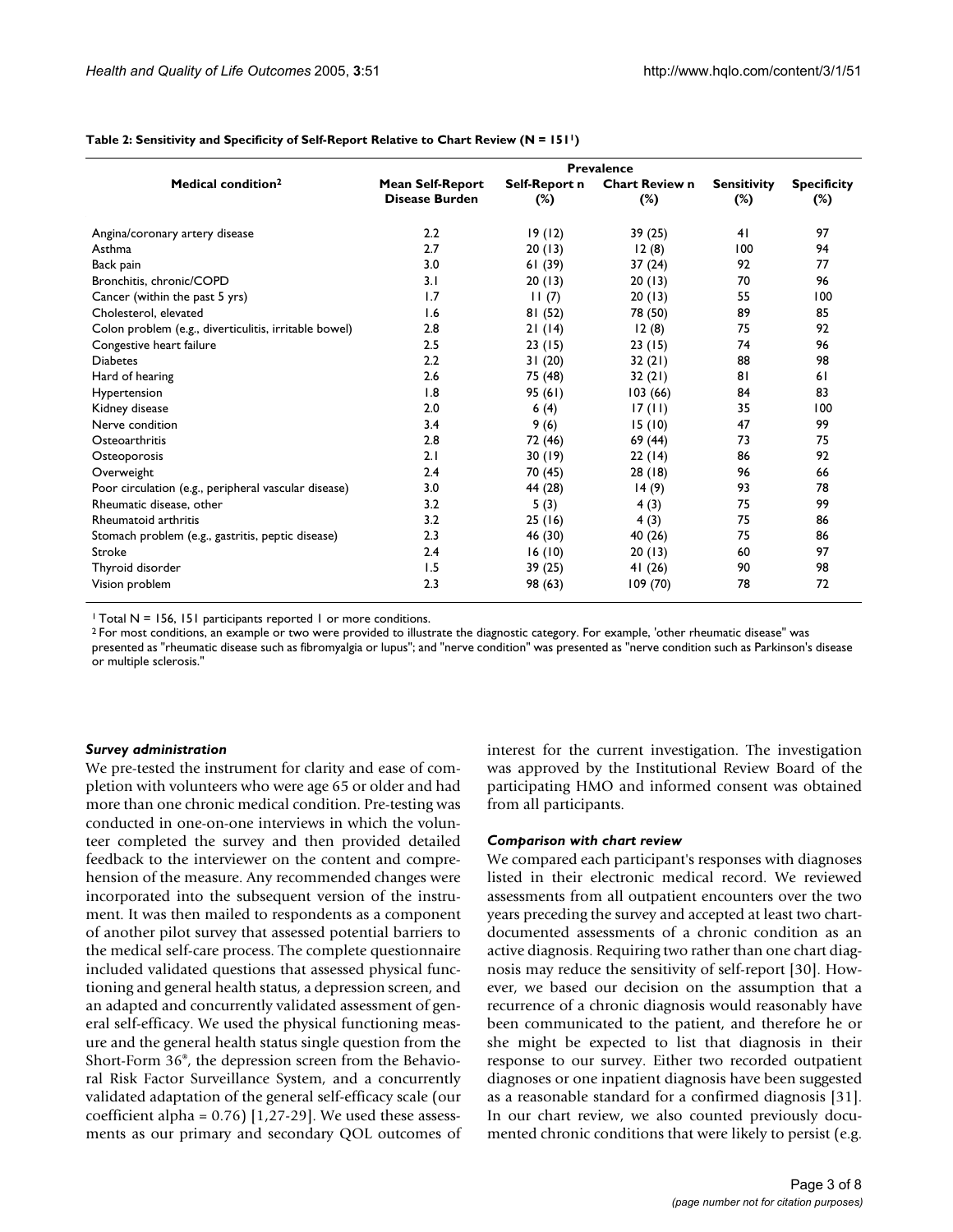hearing loss). We did not count diagnoses of chronic problems that had been surgically corrected and required no further management (e.g. cataract surgery).

#### *Comparison with other measures of comorbidity*

In addition to calculating comorbidity with our instrument, for each respondent we quantified level of comorbidity using two other validated comorbidity measurement tools. These two methods were the RxRisk score and the Charlson comorbidity index [4,7]. We chose these based on both their common use and the contrast they provided in methodologies since they use different methods of data collection and have been validated against different outcomes. The RxRisk score is a measure of comorbidity that incorporates age, gender, health insurance benefit status and an RxRisk category based on diagnoses derived from administrative pharmacy data. It was originally developed and validated to identify chronic conditions and to predict cost of health care, and subsequently revised to assess disease burden in certain populations [4,32]. We used administrative pharmacy data to apply the RxRisk tool to our study population. The Charlson comorbidity index is a widely used comorbidity measure that was originally developed to predict one-year mortality following hospitalization. The score is based on chart review for specified diagnostic criteria. It has been subsequently adapted and revalidated to assess longer term mortality, disability, hospital readmission and length of stay and has been revised into formats that utilize either ICD-9 diagnosis codes or questionnaire [6- 8,25]. We calculated the Charlson comorbidity score using chart review.

### *Statistical methods*

We calculated sensitivity and specificity *for each condition* using the chart report as the 'gold standard.' We also calculated sensitivity and specificity *for each participant* to indicate the percent of positive and negative conditions on which the respondent and chart agree relative to the total positive or negative conditions in the chart. Thus specificity and sensitivity *by condition* reflect respondents' overall tendency to accurately report a given condition relative to chart report, and sensitivity and specificity *by participant* reflect respondents' overall tendency to accurately report on all of their conditions in comparison to the gold standard of chart review. (Note that sensitivity and specificity analyses used self-reported presence or absence of conditions for comparison rather than the weighted disease burden score.) In order to further compare selfreported disease burden with our 'gold standard' of chart review, for each condition we entered self-reported disease burden followed by chart report of that condition into limited logistic regression models to assess the relative contributions of each of these independent variables

| Table 1: Characteristics of study population $(N = 156)$ |  |  |  |  |
|----------------------------------------------------------|--|--|--|--|
|----------------------------------------------------------|--|--|--|--|

| Characteristic                             | Number (%)    |
|--------------------------------------------|---------------|
| Age (mean, range)                          | 75.0, 67–94   |
| Gender                                     |               |
| Male                                       | 75 (48.I)     |
| Female                                     | 77 (49.4)     |
| Missing, chose not to answer               | 4(2.6)        |
| Marital status                             |               |
| Married                                    | 101(64.7)     |
| Widowed                                    | 33(21.2)      |
| Divorced/separated                         | 18(11.5)      |
| Missing, chose not to answer               | 4(2.6)        |
| <b>Education level</b>                     |               |
| Did not graduate high school               | 16(10.3)      |
| High school graduate                       | 42 (26.9)     |
| Some college                               | 42 (26.9)     |
| College graduate                           | 20 (12.8)     |
| Post-college                               | 31 (19.9)     |
| Missing, chose not to answer               | 5(3.2)        |
| Household income (mean category)           |               |
| Less than \$15,000                         | 22(14.1)      |
| \$15,000-30,000                            | 38 (24.4)     |
| \$30,000-45,000                            | 29 (18.6)     |
| \$45,000-60,000                            | 20 (12.8)     |
| \$60,000-75,000                            | 12(7.7)       |
| \$75,000-90,000                            | (0.6)         |
| More than \$90,000                         | 5(3.2)        |
| Missing, chose not to answer, don't know   | 29 (18.6)     |
| Race                                       |               |
| Caucasian                                  | 142 (91.0)    |
| African-American                           | 1(0.6)        |
| Other                                      | 7(4.5)        |
| Missing, chose not to answer               | 6(3.8)        |
| Hispanic ethnicity                         |               |
| Yes                                        | 5 (3.2)       |
| No                                         | 131 (84.0)    |
| Missing, chose not to answer               | 20 (12.8)     |
| Health status                              |               |
| Excellent                                  | 6 (3.9)       |
| Very Good                                  | 43 (27.6)     |
| Good                                       | 67 (43.0)     |
| Fair                                       | 30 (19.2)     |
| Poor                                       | 4(2.6)        |
| Missing                                    | 6(3.9)        |
| Level of Comorbidity (mean, range of each) |               |
| Number of Self-Reported Conditions         | $5.9, 0 - 16$ |
| Self-Reported Disease Burden*              | 13.9, 0-51    |
|                                            |               |

\*Total score of limitations due to conditions (Sum of weights from 1 to 5 for each condition present).

to the predictive accuracy of the model for each of our outcome measures [33].

We calculated Spearman correlations between disease burden from the new instrument, disease count by chart review, the Charlson index and the RxRisk score, with our QOL outcomes of interest: measures of overall health sta-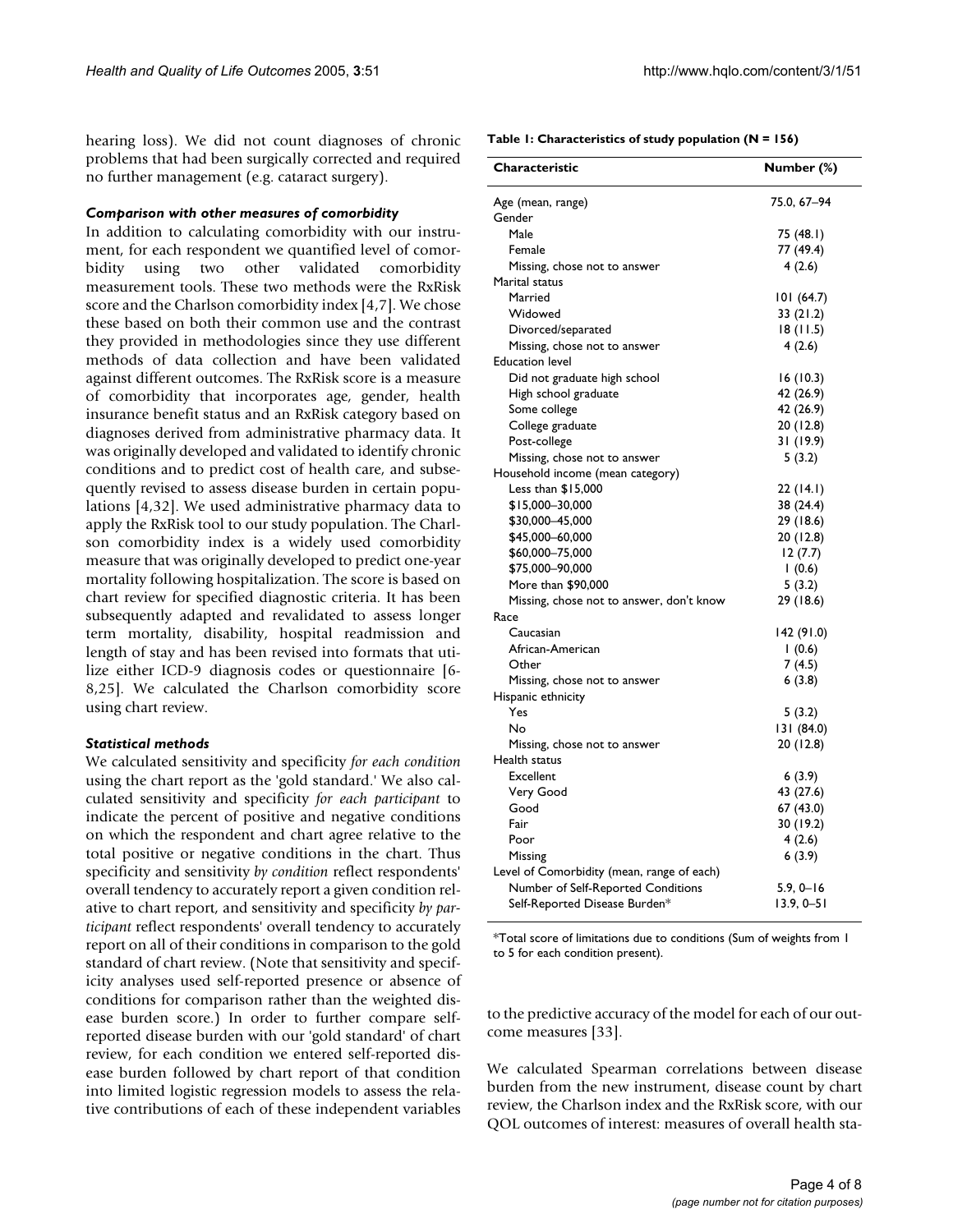|                                      | Self reported<br>disease burden <sup>1</sup> | Chart review number<br>of conditions | Self reported number<br>of conditions <sup>3</sup> | Charlson comorbidity<br>score [7] | Rx-risk score [4] |
|--------------------------------------|----------------------------------------------|--------------------------------------|----------------------------------------------------|-----------------------------------|-------------------|
| Overall health status* ( $n = 150$ ) | 0.60 p < 0.001                               | $0.56 \text{ p} \leq 0.001$          | 0.477 p < 0.001                                    | $0.48 \text{ p} \leq 0.001$       | $0.17 P = 0.037$  |
| Physical functioning* ( $n = 137$ )  | $-0.63$ p < 0.001                            | $-0.52$ p < 0.001                    | $-0.482 p < 0.001$                                 | $-0.41$ p < 0.001                 | $-0.18 p = 0.035$ |
| Depression screen* ( $n = 153$ )     | $-0.29$ p < 0.001                            | $-0.25$ p = 0.002                    | $-0.240 p = 0.003$                                 | $-0.12 p = 0.140$                 | $-0.05$ p = 0.559 |
| Self-efficacy* ( $n = 145$ )         | $-0.32 p < 0.001$                            | $-0.22$ p = 0.008                    | $-0.305$ p < 0.001                                 | $-0.14 p = 0.096$                 | $0.10 p = 0.234$  |

**Table 3: Correlations Between Measures of Comorbidity and QOL Outcomes (N = 1562)**

\* For health status, a higher score implies worse perceived health; for other outcomes, a higher number implies a better functioning, less depression or greater self-efficacy.

<sup>1</sup> Total score of degree of limitation due to each positive condition ( $1 =$  not at all to  $5 =$  a lot).

2 Due to missing scale scores, total n ranged from 137 (physical activity) to 154 (social activity).

<sup>3</sup> Number of conditions from the list that were positively reported by the respondent.

tus, physical functioning, positive depression screen, and level of self-efficacy.

#### **Results**

After two consecutive single mailings, 157 individuals completed the survey. The response rate of 28% was obtained without the use of strategies typically employed to increased response, such as multiple mailings or more active follow-up. Characteristics of respondents are noted in Table 1. Mean age was 75, health status ranged from excellent to poor and respondents reported an average of 5.9 chronic conditions. Respondents did not differ from non-respondents with regard to age, gender, number of chronic conditions (as estimated by the initial screen with the RxRisk instrument), or duration of HMO membership.

One hundred fifty-one respondents reported at least one of the conditions and 6 reported none. In analyses *by condition*, median sensitivity of patient report of a condition relative to a 'gold standard' of chart review was 75% (range 35% to 100%) and median specificity was 92% (range 61% to 100%). In analyses *by respondent*, sensitivities (agreement on number of conditions positive relative to chart review) ranged from  $14\%$  (n = 1) to  $100\%$  (n = 53); the median was 83%. Sensitivities were not calculated for the ten respondents who did not agree with the chart on any conditions, including those who agreed with their medical record that they had none of the conditions (n = 2). Specificities by *respondent* ranged from 59% (n = 1) to  $100\%$  (n = 34); the median was 91%. Sensitivity and specificity of self-report of each condition relative to chart review are reported in Table [2](#page-2-0). (Not included on the table are results for 2 of the original 25 conditions: liver disease and alcoholism. Two respondents and one separate chart reported alcohol abuse, and no respondents or charts reported liver disease.)

In order to assess the relative contributions of self reported diseases and disease count by chart review to the outcomes of general health status and physical functioning, we entered these two variables into limited logistic regression models. In these models containing only these two variables, the predictive accuracy of the model (as measured by the c-statistic) was not significantly different using each of the two variables, implying comparable contributions of either measure. C-statistics for overall health status ranged from 0.521 ("other rheumatic disease) to 0.669 ("osteoarthritis"); and for physical functioning ranged from 0.515 ("other rheumatic disease") to 0.679 ("overweight").

QOL outcomes of interest correlated most strongly with self-reported disease burden, followed by number of conditions by chart review, self-reported number of conditions, the Charlson index score and the RxRisk score. Although all measures of comorbidity except the RxRisk score showed comparable p values ( $p \le 0.001$ ) for the outcomes of health status and physical functioning, the correlations for disease burden were significantly stronger than those for self-reported number of conditions or Charson comorbidity score for these outcomes. Table 3 lists these correlations for our primary outcomes of interest – overall health status and physical functioning – and our secondary outcomes of positive screen for depression and self-efficacy.

### **Discussion**

It is important to incorporate assessment of comorbidity into studies involving QOL outcomes for persons with chronic medical conditions, as coexisting conditions may substantially affect outcomes of interest such as physical functioning, overall health status, depression and self-efficacy. In our study population, patients with multiple chronic medical conditions accurately reported a majority of common comorbid conditions relative to chart review. In addition, they were aware of most of their own diagnoses. Furthermore, self-reported disease burden correlated well with QOL outcomes, and correlated more strongly than did the two other measures of comorbidity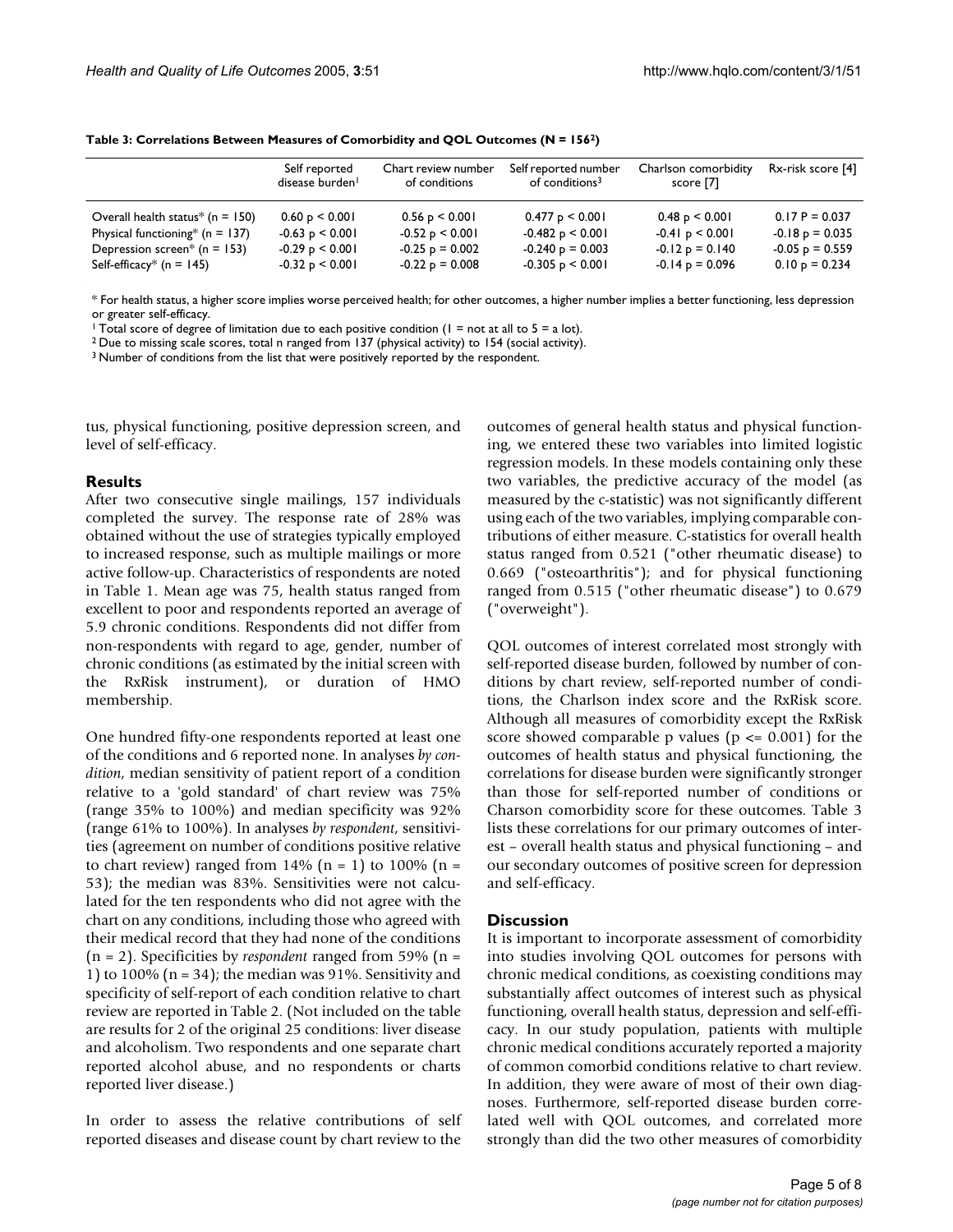that we used for comparison. This is consistent with our hypothesis that, for investigations using QOL outcomes, it is most appropriate to adjust for comorbidity using a subjective measure of comorbidity.

Previous investigations that have compared self-report with administrative data reported 59–79%, 72–73%, and 78–83% agreement on diagnoses of hypercholesterolemia, diabetes, and hypertension respectively; and 56% and 69% agreement on stroke and myocardial infarction [30,34]. In our investigation we expanded the number of conditions for comparison to 23 and additionally assessed respondents' tendencies to accurately report all of their own conditions. Certain diagnoses were reported with high levels of sensitivity and specificity, while others were not.

A sensitivity greater than specificity may be due to either 'over-reporting' by participants or 'under-reporting' in the chart. Examples from our list included asthma, back pain, overweight and hard-of-hearing. We suspect that, for the first case, some participants reported COPD as asthma. For the remaining cases, we suspect that the conditions were under-reported in the chart – either because they had not been brought to medical attention or because they had not been assessed as isolated problems in the context of medical visits during the period covered by the chart review.

Sensitivity was substantially less than specificity for angina, nerve conditions, cancer and kidney disease. Although there may be a tendency to under-report chronic conditions, and respondents are more likely to report conditions with more severe symptoms [17,35]; we rereviewed charts of persons with these diagnoses to see if we could determine the cause of the discrepancies. From these repeat chart reviews, we concluded that these discrepancies were due to wording based more on symptoms than diagnosis (angina), under-reporting of conditions with stable or few symptoms (renal and neurological), and possible perceptions of cure or remission after acute treatment (cancer). In addition we analyzed the demographic and health characteristics (from Table 1) of respondents for each of these four conditions to see if any demographic or disease characteristics were likely to predict a low agreement with chart review and found no patterns.

In our assessments of sensitivity and specificity, we assumed that the presence of a diagnosis in the chart was a 'gold standard' – an assumption that may not be entirely accurate. We suspect that diagnoses for which there are obvious medical treatments – especially medications – are more likely to be recorded in the chart. Chart diagnoses may be less accurate for conditions for which a person is less likely to seek (or for which a provider is less likely to offer) specifically biomedical solutions.

We found a high correlation between our measure of disease burden and our QOL outcomes of interest, as compared to lower correlations between two other comorbidity indices and these same outcomes. However, the correlations between the other comorbidity indices and health status and physical functioning were also significant and have been noted previously [36]. The correlations between the Charlson and RxRisk scores and our secondary outcomes of interest (depression screen and self-efficacy) were not significant. Based on the pattern of these associations, we suggest that assessment of comorbidity is a function of the outcome of interest, the population studied, and the different (subjective versus objective) aspects of comorbidity measured by each instrument. The effect of comorbidities on QOL outcomes may be most accurately assessed when subjective measures are used to adjust for comorbidity. In contrast, for situations in which mortality, for example, is the outcome of interest, comorbidity should be assessed using instruments that have been developed for that purpose. These suggestions are consistent with the notion that 'complete' measurement of all health states requires both selfreported and objectively reported measures [37].

It is certainly possible that one comorbidity measure may work for many situations. Other self-report instruments have been shown to predict mortality and hospitalization in addition to QOL [15,16,18]. We are also aware of at least two investigations in which comorbidity measured by chart review correlated with QOL outcomes [5,14]. The two instruments with which we compared our own instrument use different methodologies and were originally developed to assess comorbidity in studies investigating the objective outcomes of mortality and cost of care respectively [4,7]. The Charlson index has been subsequently validated against length of stay, post operative complications, discharge to nursing home, disability, hospital readmission and hospital charges [6,8,38-40]. The RxRisk score has subsequently been adapted and validated against administrative data on diagnoses and disease burden in certain populations [4,32]. Our investigation adds to the growing body of knowledge on measuring comorbidity by highlighting the different results that may be obtained when using different methodologies to adjust for comorbidity in studies assessing QOL outcomes.

We did not incorporate additional measures of comorbidity, such as those that use administrative data into our analysis [8,12,13]. Previous comparative studies suggest that chart-review-based measures may be slightly more accurate than administrative data-based comorbidity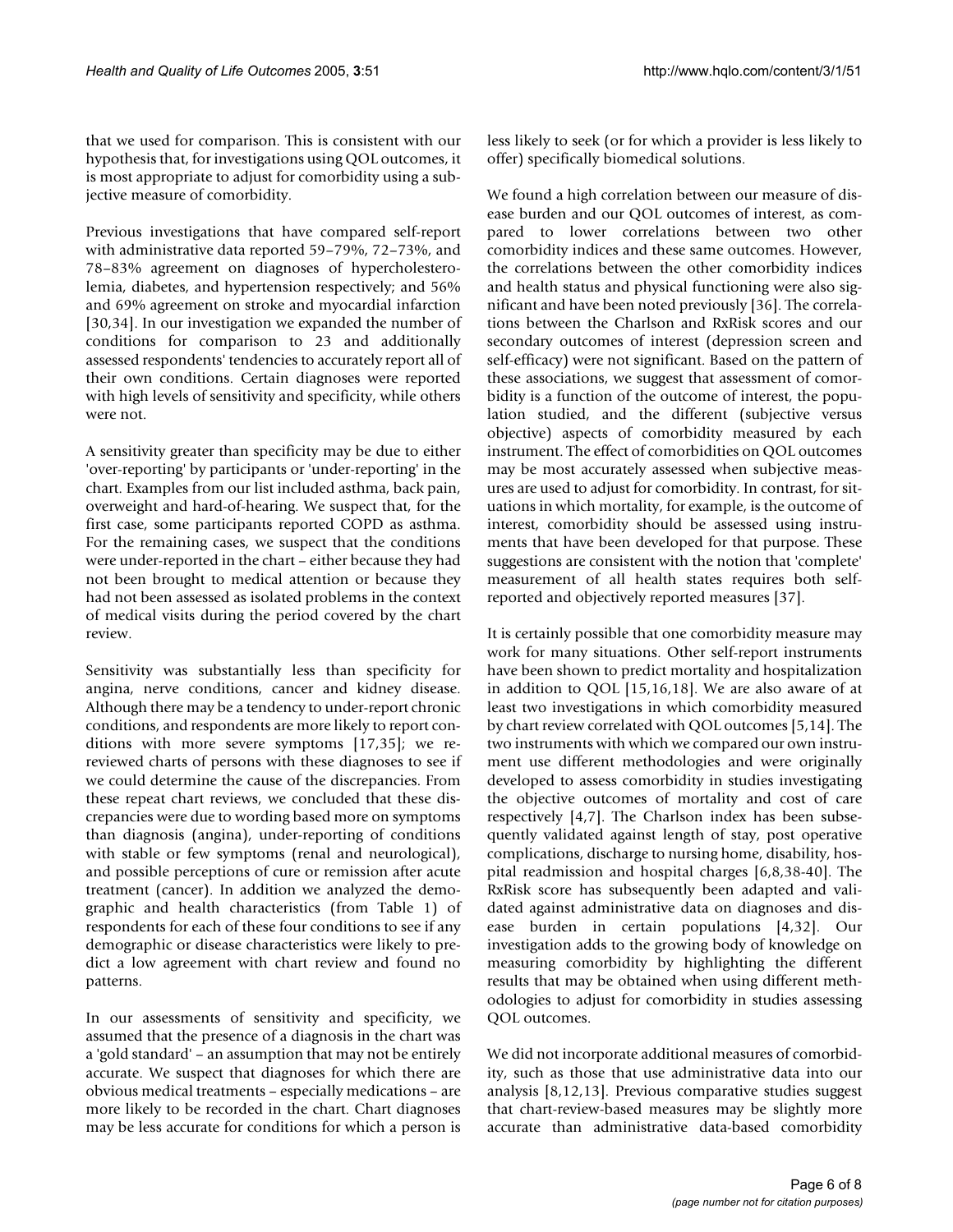measures in predicting objective outcomes such as mortality and length of hospital stay [6,38,41]. Further investigation is necessary to assess association of comorbidity measured by administrative data with QOL outcomes.

As with any initial validation effort, the generalizability of our conclusions is limited by the characteristics of the population studied – a relatively small HMO population aged 65 years or older. It is possible that this population is relatively 'well-educated' regarding the number and type of their medical conditions. If so, some of the sensitivities we report may be at the upper end of the spectrum that may be anticipated from self-report. In addition, we terminated the sampling process when we attained a sample size sufficient to test our primary hypothesis, without maximizing response rate. Thus, the findings in this sample may not represent the associations of a broader population. Although respondents did not differ significantly from non-respondents on RxRisk comorbidity score, more motivated or knowledgeable participants may have been more likely to respond promptly to our survey. Correlations and sensitivities could be lower when examined in a less motivated population or those with a lower knowledge base. Specifically, self-report may be less reliable in the geriatric sub-population that may suffer from cognitive impairment. Additional validation studies will be required in order to assess the usefulness of this instrument in other populations and for different QOL and other outcomes. We anticipate that these changes will strengthen our results for sensitivity in comparison to chart review and that they will not change the overall correlations with our outcomes of interest.

Disease burden (as we defined it) may in itself constitute a substantial portion of any patient's assessment of health status and physical functioning. Our incorporation of perceived limitation into a disease count may be similar to other investigations that have coupled a simple disease count with a health status measure such as the SF-36® and found that doing so strengthened the relationship between comorbidity and utilization and mortality [16,19]. However, models that attempt to explain the relationship between symptom burden, overall quality of life and physical functioning note that these outcomes are also affected by environmental characteristics, individual personality, expectations, values, and social and psychological supports [42,43]. What we refer to as disease burden explains part, but not all, of our QOL outcomes as is illustrated by the values of our c-statistics. To the extent that investigations that use QOL outcomes concentrate on participants with one index condition and need to adjust for comorbidities, a subjective measure of disease burden using self-report may be an accurate way to account for the effect of other coexisting conditions with regard to that outcome.

Finally, depression is both an important potential comorbidity for anyone with chronic illness as well as an equally important component of the QOL outcome of emotional well being. We chose to treat it as the latter. As depression severity independently contributes to general QOL over and above other coexisting chronic illness, we suspect that including depression on our list of conditions would have increased the strength of correlations between selfreported disease burden and general health status [44,45].

# **Conclusion**

Assessing comorbidity is relevant to investigations of populations with multiple medical conditions and should be incorporated into the associated analyses. Not only is selfreport likely to give a reasonable estimate of comorbidity, for investigations using QOL outcomes, self-reported disease burden (or other subjective assessments of comorbidity) may provide a more accurate comorbidity adjustment than measures that have been validated against other outcomes. If this finding is confirmed by additional investigation, subjective measures of comorbidity that incorporate disease severity should be added to QOL assessments for populations with high rates of comorbidity.

# **Authors' contributions**

EB conceived the study, designed the comorbidity instrument, supervised survey administration and drafted the manuscript. JE participated in the design of the study, performed the statistical analysis, and participated in the data review and manuscript preparation. JS consulted on all phases of the study design, data review and analysis, and participated in the manuscript preparation.

# **Acknowledgements**

This project was funded by an internal research grant from Kaiser Permanente, Colorado.

Portions of this material were previously presented in poster format at the annual HMO Research Network Conference, Santa Fe, NM. April 2004.

# **References**

- 1. Ware JE: **SF-36(R) Health Survey Update.** 2005.
- 2. Lawrence WF, Fryback DG, Margin PA, Klein R, Klein BEK: **[Health](http://www.ncbi.nlm.nih.gov/entrez/query.fcgi?cmd=Retrieve&db=PubMed&dopt=Abstract&list_uids=8892491) [status and hypertension: A population-based study.](http://www.ncbi.nlm.nih.gov/entrez/query.fcgi?cmd=Retrieve&db=PubMed&dopt=Abstract&list_uids=8892491)** *J Clin Epidemiol* 1996, **49:**1239-1245.
- 3. Wagner EH, LaCroix AZ, Grothaus LC, Hecht JA: **[Responsiveness](http://www.ncbi.nlm.nih.gov/entrez/query.fcgi?cmd=Retrieve&db=PubMed&dopt=Abstract&list_uids=8440846) [of health status measures to change in older adults.](http://www.ncbi.nlm.nih.gov/entrez/query.fcgi?cmd=Retrieve&db=PubMed&dopt=Abstract&list_uids=8440846)** *J Am Geriatr Soc* 1993, **41:**241-248.
- 4. Fishman PA, Goodman MJ, Hornbrook MC, Meenan RT, Bachman DJ, O'Keefe Rosetti MC: **[Risk adjustment using automated ambu](http://www.ncbi.nlm.nih.gov/entrez/query.fcgi?cmd=Retrieve&db=PubMed&dopt=Abstract&list_uids=12544546)[latory pharmacy data. TheRxRisk model.](http://www.ncbi.nlm.nih.gov/entrez/query.fcgi?cmd=Retrieve&db=PubMed&dopt=Abstract&list_uids=12544546)** *Med Care* 2003, **41:**84-99.
- 5. Greenfield S, Apolone G, McNeil BJ, Cleary PD: **[The importance of](http://www.ncbi.nlm.nih.gov/entrez/query.fcgi?cmd=Retrieve&db=PubMed&dopt=Abstract&list_uids=8433577) co-existent disease in the occurrence of postoperative complications and one-year recovery in patients undergoing [total hip replacement. Comorbidity and outcomes after hip](http://www.ncbi.nlm.nih.gov/entrez/query.fcgi?cmd=Retrieve&db=PubMed&dopt=Abstract&list_uids=8433577) [replacement.](http://www.ncbi.nlm.nih.gov/entrez/query.fcgi?cmd=Retrieve&db=PubMed&dopt=Abstract&list_uids=8433577)** *Med Care* 1993, **31:**141-154.
- 6. de Groot V, Beckerman H, Lankhorst GJ, Bouter LM: **[How to meas](http://www.ncbi.nlm.nih.gov/entrez/query.fcgi?cmd=Retrieve&db=PubMed&dopt=Abstract&list_uids=12725876)[ure comorbidity: a critical review of available methods.](http://www.ncbi.nlm.nih.gov/entrez/query.fcgi?cmd=Retrieve&db=PubMed&dopt=Abstract&list_uids=12725876)** *J Clin Epidemiol* 2003, **56:**221-229.